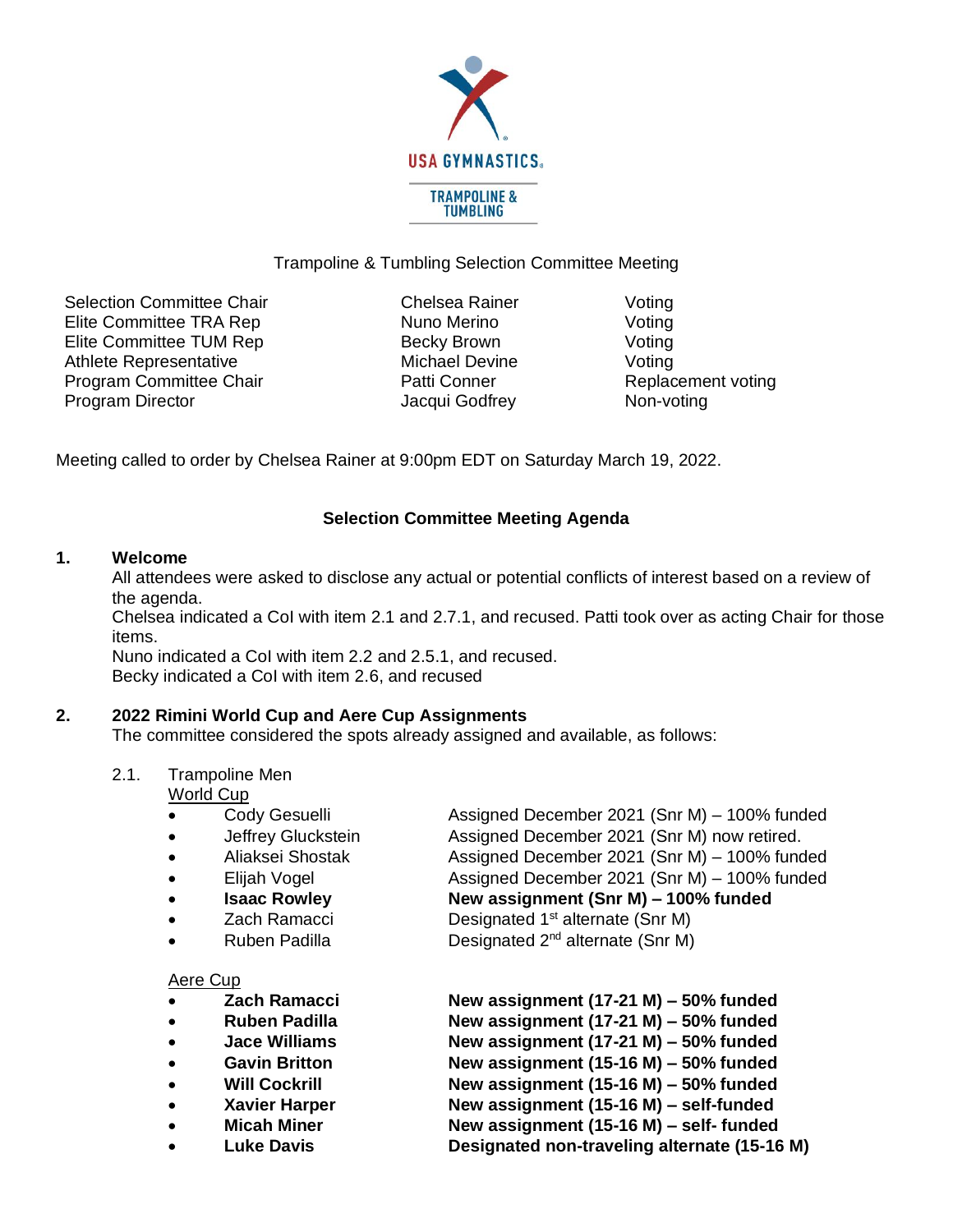**Motion to assign the trampoline athletes in bold above to the Rimini World Cup and/or Aere Cup.**

- **Motion: Nuno**
- **Second: Chelsea**
- **Vote: unanimous**

It was agreed that as a result of these assignments, Will Cockrill, Xavier Harper, and Micah Miner will be added to the Trampoline Junior National Team.

# 2.2. Trampoline Women

World Cup

| $\bullet$ | Nicole Ahsinger          | Assigned December 2021 (Snr F) - 100% funded                 |
|-----------|--------------------------|--------------------------------------------------------------|
| $\bullet$ | Maia Amano               | Assigned December 2021 (Snr F) - 100% funded                 |
| $\bullet$ | <b>Jessica Stevens</b>   | Assigned December 2021 (Snr F) - 100% funded                 |
| $\bullet$ | Sarah Webster            | Assigned December 2021 (Snr F) - 100% funded                 |
| $\bullet$ | <b>Trinity Van Natta</b> | Designated 1 <sup>st</sup> alternate (non-traveling) (Snr F) |
| $\bullet$ | <b>Peyton Brown</b>      | Designated 2 <sup>nd</sup> alternate (Snr F)                 |
|           |                          |                                                              |
|           | Invitational             |                                                              |
| $\bullet$ | <b>Peyton Brown</b>      | New assignment $(17-21 F) - 50\%$ funded                     |
| $\bullet$ | Ava Hernando             | New assignment $(17-21 F) - 50\%$ funded                     |
| $\bullet$ | Leah Edelman             | New assignment (15-16 F) $-$ 50% funded                      |
| $\bullet$ | Leah Garafalo            | New assignment (15-16 F) $-$ 50% funded                      |
|           |                          | Nicola de disconcerto (4 F - 4 O, F) — de 10 febrer de di    |

- **Ava DeHanes New assignment (15-16 F) – self-funded** • **Rayleigh Huette New assignment (15-16 F) – self-funded**
- **Isabella Pansano Designated non-traveling alternate (15-16 F)**

**Motion to assign the trampoline athletes in bold above to the Rimini World Cup and/or Aere Invitational.**

- **Motion: Chelsea**
- **Second: Patti**
- **Vote: unanimous**

It was noted that as a result of these assignments, Peyton Brown and Ava Hernando will be added to the Trampoline Senior National Team (unfunded).

## 2.3. Tumbling

World Cup

- 
- 
- 
- 
- 
- 
- 
- 

#### **Invitational**

- 
- 
- 
- 
- 
- World Games athlete Assigned following Elite Challenge (Snr M) 100% funded • World Games alternate Assigned following Elite Challenge (Snr M) – 100% funded • IE/SE 17-21 athlete Assigned following Elite Challenge (Snr M) – 50% funded • IE/SE 17-21 athlete Assigned following Elite Challenge (Snr M) – 50% funded • World Games athlete Assigned following Elite Challenge (Snr F) – 100% funded • World Games alternate Assigned following Elite Challenge (Snr F) – 100% funded • IE/SE 17-21 athlete Assigned following Elite Challenge (Snr F) – 50% funded • IE/SE 17-21 athlete Assigned following Elite Challenge (Snr F) – 50% funded
- **Xavier Harper New assignment (15-16 M) – 50% funded** • **Cristian Orth New assignment (15-16 M) – 50% funded** • **ZaQuae Carter New assignment (15-16 M) – self-funded** • **Micah Miner New assignment (15-16 M)** • **Amare Walker Designated non-traveling alternate (15-16 M)**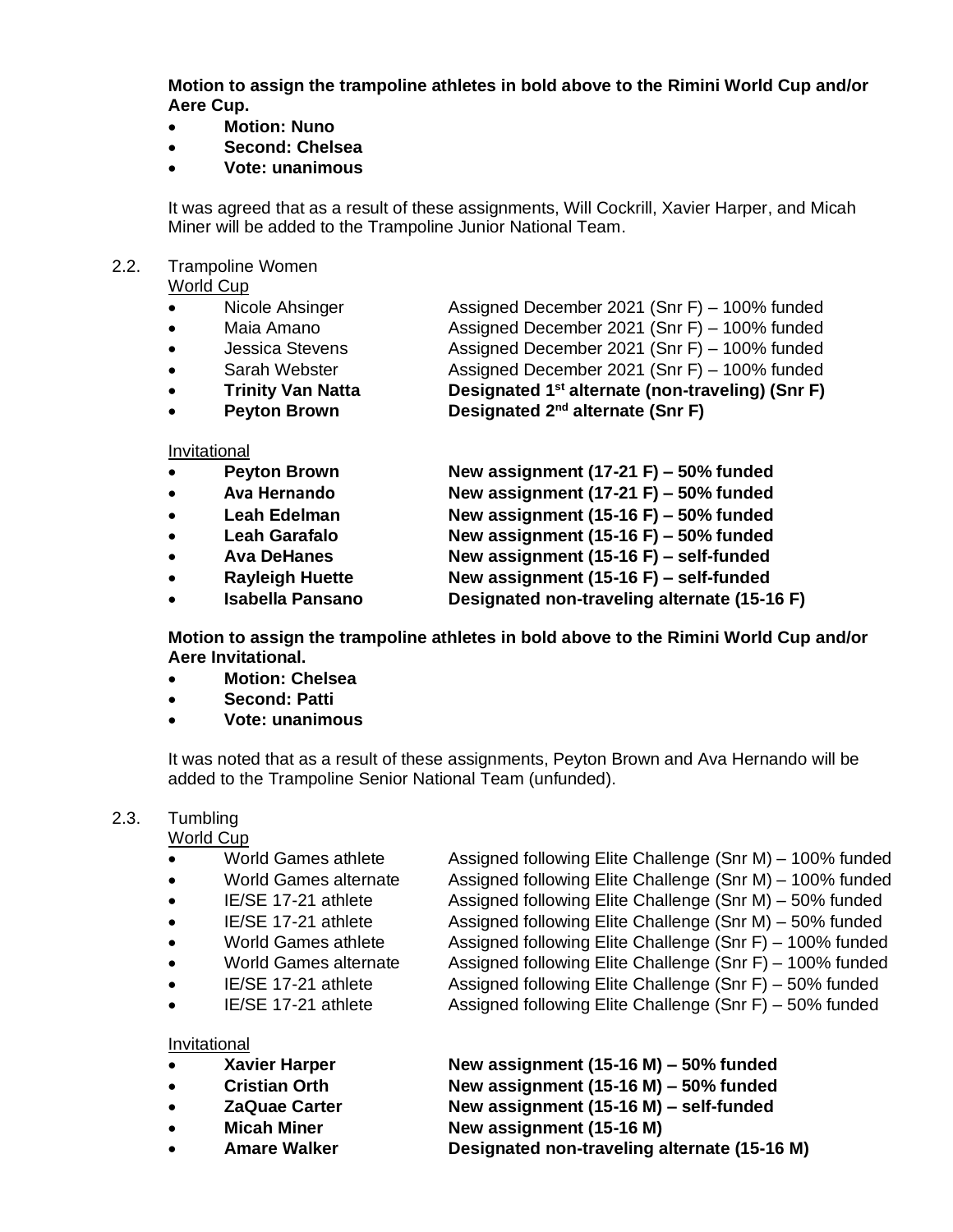- 
- 
- 
- 
- 

• **Brooklyn Jolley New assignment (15-16 F) – 50% funded** • **Rosalie Thongphay New assignment (15-16 F) – 50% funded** • **Amelia Gasper New assignment (15-16 F) – self-funded** • **London Hunt New assignment (15-16 F) – self-funded** • **Olivia Pierce Designated non-traveling alternate (15-16 F)**

**Motion to assign the tumbling athletes in bold above to the Rimini World Cup and/or Aere Invitational.**

- **Motion: Michael**
- **Second: Becky**
- **Vote: unanimous**

It was agreed that as a result of these assignments, ZaQuae Carter, Micah Miner, and London Hunt will be added to the Tumbling Junior National Team.

# 2.4. Double Mini

World Cup

- World Games athlete Assigned following Elite Challenge (Snr M) 100% funded
- World Games alternate Assigned following Elite Challenge (Snr M) 100% funded
- 
- 
- 
- 
- 
- 

• IE/SE 17-21 athlete Assigned following Elite Challenge (Snr M) – 50% funded • IE/SE 17-21 athlete Assigned following Elite Challenge (Snr M) – 50% funded • World Games athlete Assigned following Elite Challenge (Snr F) – 100% funded • World Games alternate Assigned following Elite Challenge (Snr F) – 100% funded • IE/SE 17-21 athlete Assigned following Elite Challenge (Snr F) – 50% funded • IE/SE 17-21 athlete Assigned following Elite Challenge (Snr F) – 50% funded

#### Invitational

| $\bullet$ | <b>Micah Miner</b>       | New assignment (15-16 M) $-$ 50% funded      |
|-----------|--------------------------|----------------------------------------------|
| $\bullet$ | <b>Will Cockrill</b>     | New assignment (15-16 M) $-$ 50% funded      |
| $\bullet$ | <b>Max Poveda</b>        | New assignment (15-16 M) - self-funded       |
| $\bullet$ | <b>Van Larson</b>        | New assignment (15-16 M) - self-funded       |
| $\bullet$ | <b>Cristian Orth</b>     | Designated alternate (15-16 M)               |
| $\bullet$ | <b>Jackie Kent</b>       | New assignment (15-16 F) $-$ 50% funded      |
| $\bullet$ | <b>Rosalie Thongphay</b> | New assignment (15-16 F) $-$ 50% funded      |
| $\bullet$ | <b>Leah Edelman</b>      | New assignment (15-16 F) - self-funded       |
| $\bullet$ | Samantha Breckenridge    | New assignment (15-16 F) - self-funded       |
| $\bullet$ | <b>Ava DeHanes</b>       | Designated non-traveling alternate (15-16 F) |
|           |                          |                                              |

**Motion to assign the double mini athletes in bold above to the Rimini World Cup and/or Aere Invitational.**

- **Motion: Michael**
- **Second: Chelsea**
- **Vote: unanimous**

It was agreed that as a result of these assignments, Will Cockrill, Micah Miner, Max Poveda, and Samantha Breckenridge will be added to the Double Mini Junior National Team.

#### 2.5. Trampoline Coaches

- 2.5.1. **Motion to name Nuno Merino as the Head Coach for the Rimini World Cup (100% funded).**
- **Motion: Michael**
	- **Second: Patti**
	- **Vote: unanimous**